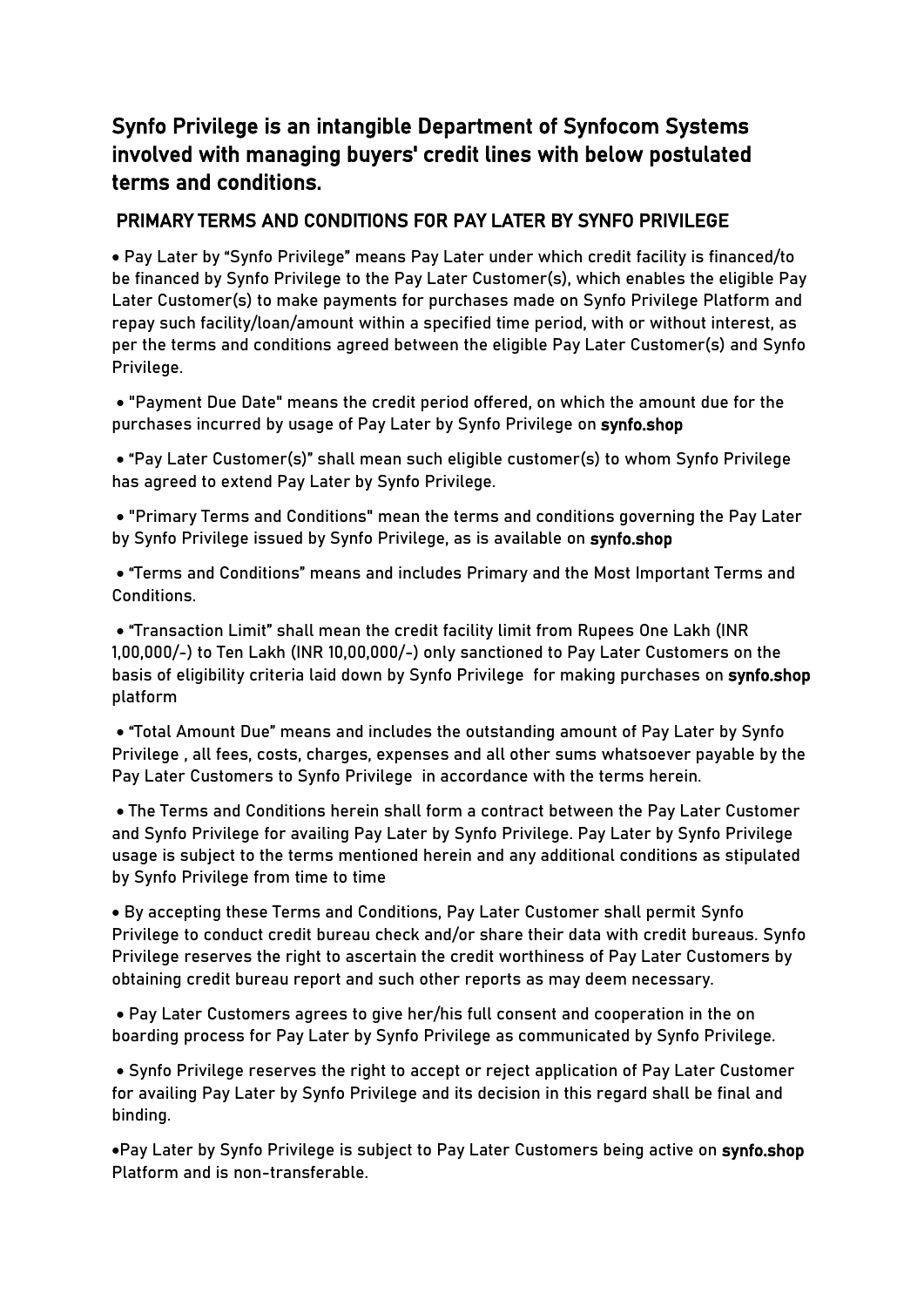Pay Later Customers are responsible for the accuracy of all personal information and any other information provided at the time of availing Pay Later by Synfo Privilege. Pay Later Customers shall repay the Total Amount Due by the Payment Due Date through Pockets Wallet, Debit Card, Net Banking and Electronic Payment mode on the Synfo Privilege Platform.

Minimum 5 transactions or purchase Invoice(s) of INR 2 Lakhs on synfo.shop is a prerequisite to be met for Pay later option.

 In the event the Total Amount Due is not paid within the Payment Due Date, it shall be construed as a default by the Pay Later Customer and he/she shall become liable to pay the amount together with default interest @ 24% p.a and late payment charges as specified .Such default interest will be computed from the Payment Due Date, subject to revision from time to time. Payment due date will be considered from the date of invoicing and not from date of dispatch or delivery.

 Partner need to submit or courier 3 security cheques to our head office, while signing up for Pay later option.1st cheque will be used to claim the principal +interest. 2nd cheque will be used in case of 1st cheque is defaulted, to claim principal amount + interest + default charges up to INR. 25000. 3rd cheque would be utilised in case of 2nd cheque is also defaulted , In that case the above amount as mentioned for cheque 2 + legal& other charges. These sequence of cheques can be changed as deemed fit by Synfo Privilege without any prior notice to customer.

 In the event of non- payment, Synfo Privilege in addition to levying default interest and other charges shall block the Pay Later by Synfo Privilege till such time that the outstanding amounts are paid in full.

 The Pay Later Customers shall bear goods and services tax and any other statutory levies as may be applicable from time to time.

 Payment Default: The default in making payment of the Total Amount Due as payable under Pay Later by Synfo Privilege.

 Breach of Terms: breach of any terms and conditions, representations, warranties, covenants or occurrence of any fraud, misrepresentation or failure to submit any material information.

 Bankruptcy or Insolvency: Pay Later Customer becomes bankrupt or insolvent, voluntarily or involuntarily becomes the subject of proceedings under any bankruptcy or insolvency law.

 Illegality: It is or becomes unlawful for the Pay Later Customer to perform any of its respective obligations.

Death of the Pay Later Customer.

 The existence of any other circumstances which, in the sole opinion of Synfo Privilege, jeopardizes Synfo Privilege's interest.

 Upon the occurrence of any event of default as specified above, Synfo Privilege shall be entitled to exercise rights and remedies available to it.